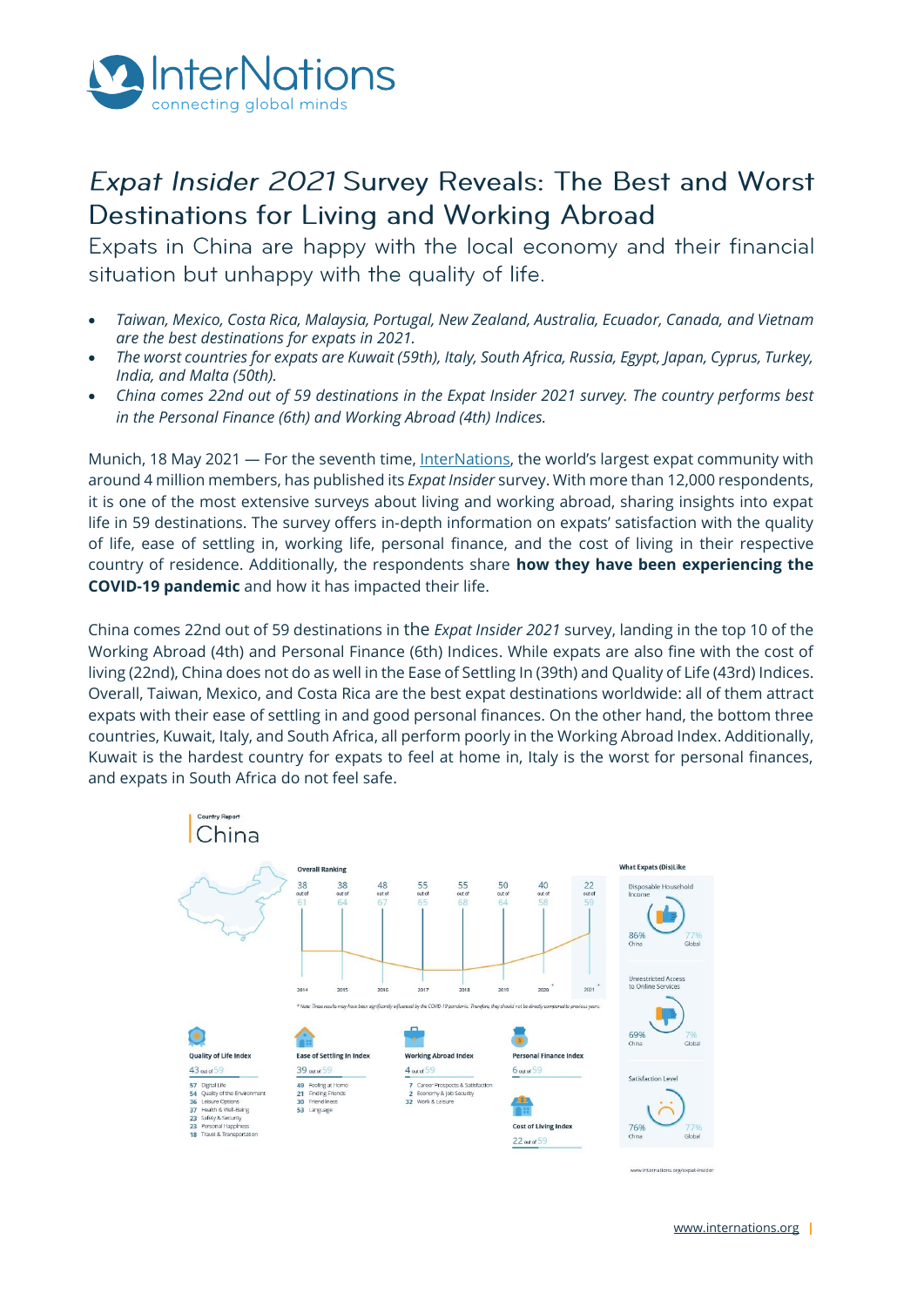

# China in the Expat Insider 2021 Survey

### **A Highly Satisfying Working Life**

China ranks 22nd in the *Expat Insider 2021* survey, receiving mixed results. It performs best in the Working Abroad Index (4th): 59% of expats are happy with their local career opportunities (vs. 45% globally), and a further 87% are satisfied with the state of the local economy (vs. 62% globally). In fact, an expat from New Zealand says their favorite thing about living in China is their *"general well-being and job satisfaction".* Moreover, 68% of expats are happy with their job security, compared to 61% worldwide. China also scores high in the Personal Finance Index (6th), with 71% of survey respondents rating their financial situation positively (vs. 64% globally). Another 86% say that their disposable household income is enough or more than enough to cover their living expenses (vs. 77% globally).

### **Low Air Quality and Restricted Access to Online Services**

On the other hand, China only ranks 43rd in the Quality of Life Index, which pushes the country lower in the overall ranking. In fact, China lands in the bottom 5 for the Digital Life subcategory (57th), with 69% of respondents saying they do not have unrestricted access to online services (vs. 7% globally). An Australian expat shares: *"I do not like having no internet freedom."* The country does not perform much better in the Quality of the Environment subcategory (54th): 46% of expats are unhappy with the air quality, more than twice the global average (20%). Additionally, 19% of respondents are not satisfied with the natural environment (vs. 8% globally).

### **Easy to Make Friends**

China also performs below average in the Ease of Settling In Index (39th), with 38% of expats finding it difficult to settle down in this country (vs. 22% globally). However, 64% of expats are satisfied with the ease of finding new friends, which is 16 percentage points above the global average (48%). In fact, more than half the respondents (51%) describe their friends and acquaintances as a fairly mixed group of expats and locals (vs. 48% globally). Another 35% are mainly friends with other expats (vs. 32% globally), and just 14% have mostly local residents as friends (vs. 20% globally).

### **The Impact of COVID-19 on Expat Life in China**

During the COVID-19 pandemic, 64% of expats in China are generally satisfied with the official communication on this topic, slightly less than the global average of 66%. More than half (53%) use expat news or international media to stay informed (vs. 32% globally). However, 29% of expats say they will not move back home in the near future because of the pandemic (vs. 18% globally), while only 10% plan on moving home or to yet another country (vs. 11% globally). Lastly, close to half the expats in China (49%) say that the pandemic impacts their lives largely when it comes to personal travel. This is 21 percentage points higher than the global average (28%).

## The Best and Worst Destinations for Living and Working Abroad in 2021

According to the *Expat Insider 2021* survey, the top 10 destinations for expats are Taiwan (1st), Mexico, Costa Rica, Malaysia, Portugal, New Zealand, Australia, Ecuador, Canada, and Vietnam (10th). All these countries stand out with above-average results in the Ease of Settling In Index, with Mexico ranking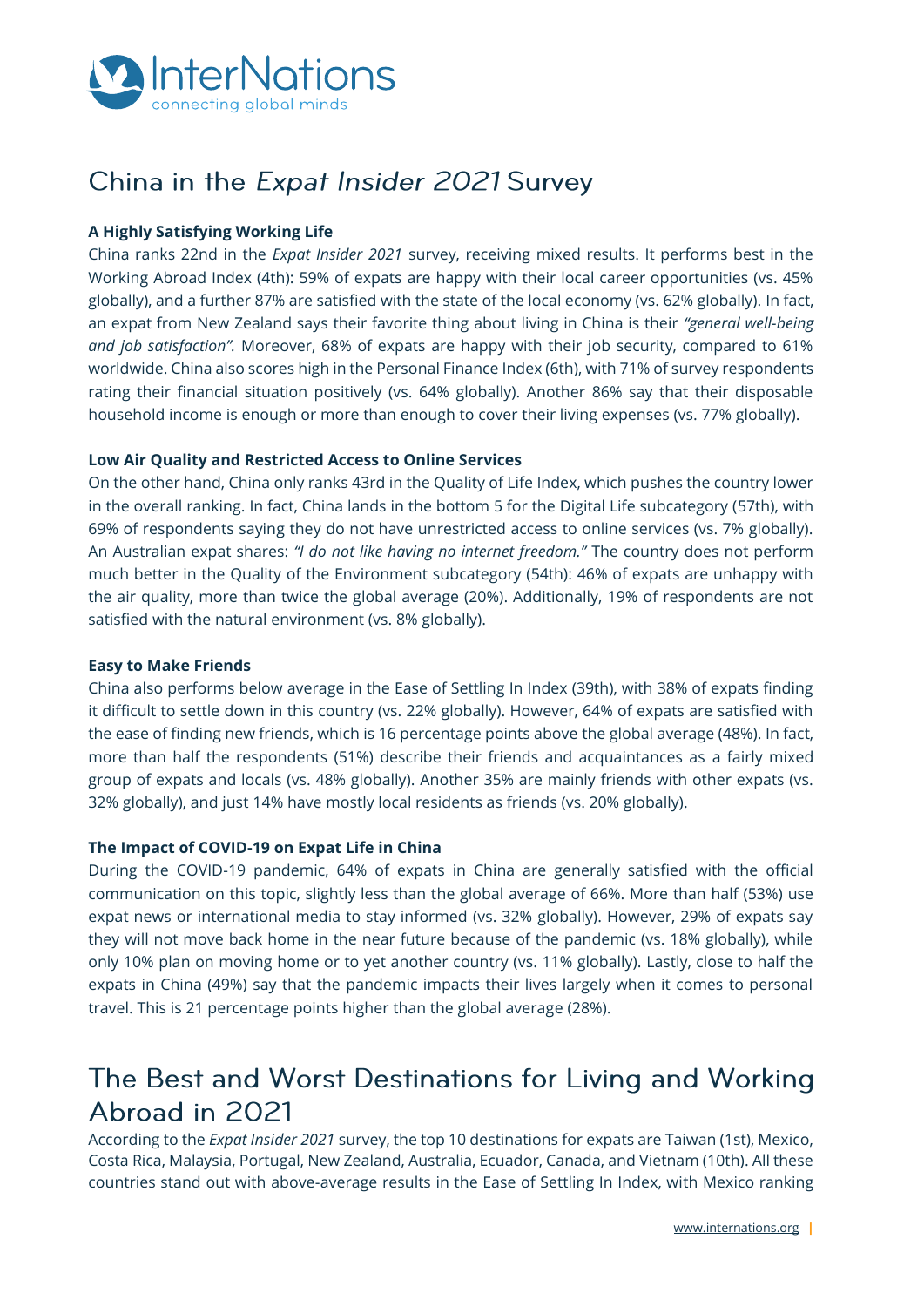

first, followed by Malaysia (2nd) and Costa Rica (3rd). Moreover, half of these countries also rank among the top 10 in the Personal Finance Index. Taiwan (11th) and Portugal (14th) narrowly miss out on a top 10 spot in this index, while New Zealand (28th), Australia (39th), and Canada (50th) have a weaker performance in this regard.

The worst countries for expats are Kuwait (59th), Italy, South Africa, Russia, Egypt, Japan, Cyprus, Turkey, India, and Malta (50th). Besides Japan (21st), all these countries rank far below the global average in the Quality of Life Index. What is more, eight out of the ten worst-rated destinations are also among the bottom 10 in the Working Abroad Index — the only two exceptions being India (46th) and Malta (31st), which, however, also receive mediocre results at best. Lastly, India is the only country in the overall bottom 10 that performs very well in the Personal Finance Index (4th), while the others — such as Italy (59th), Kuwait (58th), and Cyprus (57th) — rank below the global average or even land among the bottom 10.

## Expat Life during the COVID-19 Pandemic

On a global scale, 45% of survey respondents say that COVID-19 had an impact on their current stay abroad or their relocation plans: the **share of expats** who say so **(37%)** either decided to *not* move back home in the near future (18%), planned to move to another country but had to change these plans (8%), will move to another country due to the pandemic (6%), or will move back home sooner than originally planned (5%).

The **share of local respondents whose relocation plans were affected by COVID-19 (61%)** is a lot higher: some of them were living abroad but moved home sooner than planned (18%), others were planning to move abroad but had to change their plans (35%), and about one in ten have now decided to move abroad because of the pandemic (9%).

### **The Pandemic's Impact on Everyday Life**

Of course, COVID-19 has not only disrupted the relocation plans of expats worldwide. When asked where they see the biggest impact of the pandemic on their personal life *right now*, the survey respondents point out its effects on personal travel (25%), social life (23%), and their work or business (16%) in particular. In the *long run*, respondents are still concerned about the impact of COVID-19 on their social life (17% of all respondents), and there are also considerable worries regarding personal travel (22%).

### **How Expats Stay Informed on COVID-19**

Expats across the world mostly rely on official government channels (48%), local news (47%), and social media (40%) for news on the COVID-19 situation and the related regulations in their country of residence. Considering the importance of government channels, just **how satisfied are expats with the official communication regarding COVID-19 and related regulations?** Worldwide, not quite two-thirds (66%) rate this factor positively, with close to a quarter (24%) saying they are completely satisfied. The main complaint among expats who are *not* satisfied with the official communication on the pandemic is that the information is unclear, confusing, and/or contradictory (67%).

**For further information on the global impact of COVID-19 on expat life, please take a look at the full press release in the download center of our e-mail.**